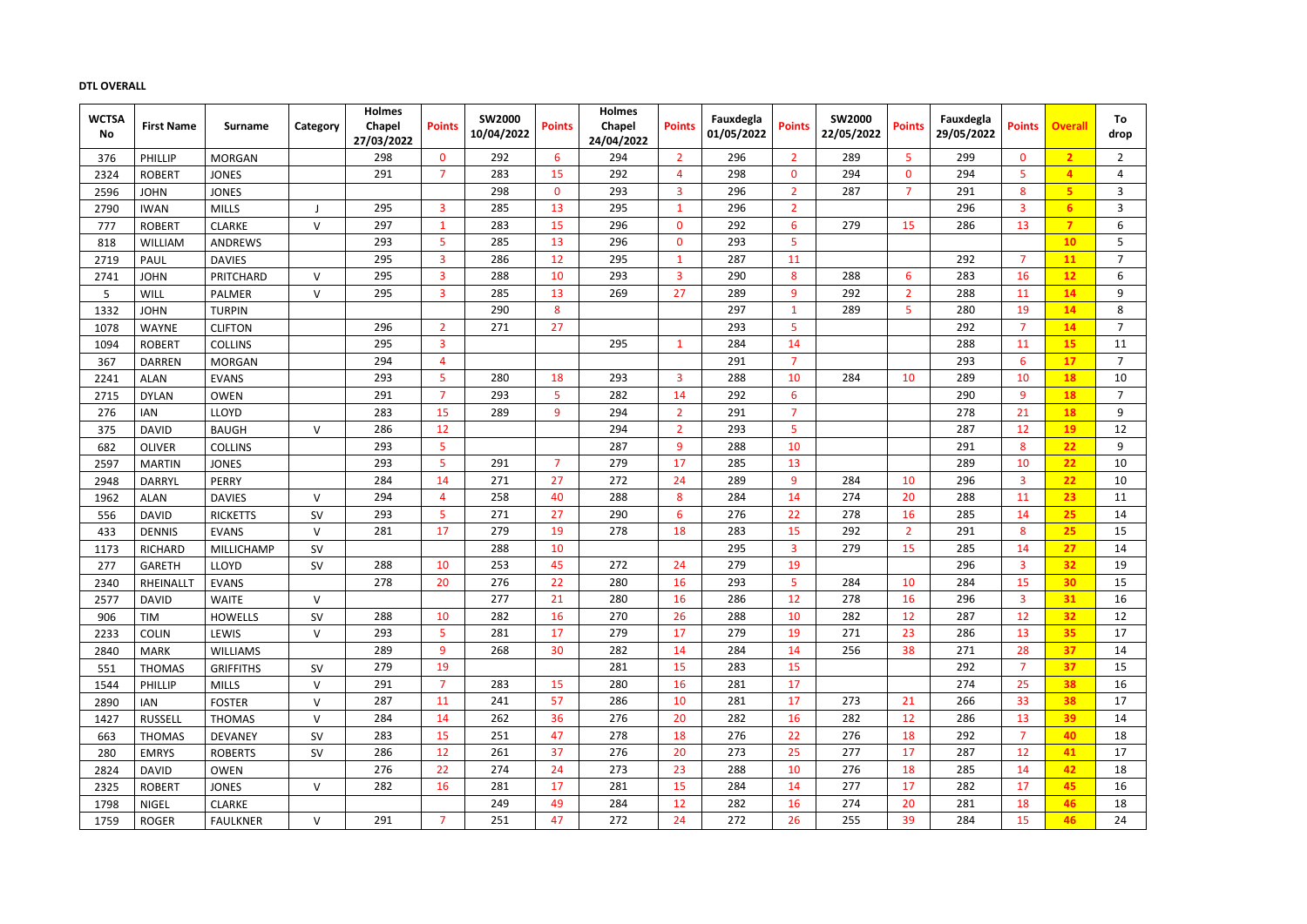| 16<br>276<br>20<br>20<br>55<br>24<br>282<br>252<br>46<br>278<br>239<br>275<br><b>EMLYN</b><br><b>DAVIES</b><br>SV<br>1414<br>260<br>36<br>262<br>36<br>288<br>10<br>276<br>18<br>253<br>46<br>SV<br>1079<br>ALLAN<br><b>JONES</b><br>25<br>282<br>272<br>24<br>273<br>265<br>29<br>274<br>25<br>$\textsf{SV}$<br>16<br><b>BYRON</b><br><b>REES</b><br>2471 | 56<br>20<br>64<br>36  |
|------------------------------------------------------------------------------------------------------------------------------------------------------------------------------------------------------------------------------------------------------------------------------------------------------------------------------------------------------------|-----------------------|
|                                                                                                                                                                                                                                                                                                                                                            |                       |
|                                                                                                                                                                                                                                                                                                                                                            |                       |
|                                                                                                                                                                                                                                                                                                                                                            | 25<br>65              |
| 274<br>36<br>270<br>28<br>258<br>40<br>22<br>280<br>18<br>258<br>274<br>25<br>$\mathsf{V}$<br>2852<br><b>JOHN</b><br><b>WILLIAMS</b>                                                                                                                                                                                                                       | 25<br>65              |
| 25<br>264<br>34<br>30<br>43<br>279<br>20<br>248<br>50<br>271<br>268<br>251<br>3005<br><b>JOHN</b><br><b>DAVIES</b>                                                                                                                                                                                                                                         | 75<br>30 <sup>°</sup> |
| 24<br>23<br>31<br>275<br>274<br>263<br>SV<br>2582<br><b>WALTER</b><br><b>PROBERT</b>                                                                                                                                                                                                                                                                       | 78<br>31              |
| 267<br>267<br>29<br>275<br>23<br>31<br>3013<br><b>ALAN</b><br><b>WILLIAMS</b>                                                                                                                                                                                                                                                                              | 83<br>31              |
| 36<br>33<br>20<br>265<br>279<br>258<br>2921<br><b>STEPHEN</b><br><b>JONES</b>                                                                                                                                                                                                                                                                              | 36<br>89              |
| 262<br>266<br>32<br>257<br>37<br>273<br>26<br>36<br>252<br>46<br>244<br>52<br>2608<br><b>DAVIES</b><br>$\vee$<br><b>MICHAEL</b>                                                                                                                                                                                                                            | 36<br>94              |
| 28<br>38<br>33<br>249<br>49<br>270<br>256<br>266<br><b>ROBERT</b><br>327<br><b>CHIVERS</b><br>SV                                                                                                                                                                                                                                                           | 99<br>38              |
| 43<br>261<br>33<br>30<br>255<br>269<br>$\mathsf{V}$<br><b>MARK</b><br><b>CHIVERS</b><br>644                                                                                                                                                                                                                                                                | 106<br>43             |
| 38<br>46<br>277<br>22<br>$\vee$<br>252<br>256<br>2769<br><b>MARCO</b><br>CALLEGARI                                                                                                                                                                                                                                                                         | 106<br>46             |
| 270<br>28<br>236<br>60<br>45<br>36<br>253<br>263<br>SV<br>350<br><b>DAVID</b><br><b>JONES</b>                                                                                                                                                                                                                                                              | <b>109</b><br>45      |
| 259<br>39<br>266<br>47<br>245<br>53<br>30<br>247<br>51<br>233<br>61<br>252<br>SV<br>109<br>FRED<br><b>EDWARDS</b>                                                                                                                                                                                                                                          | 47<br>116             |
| 76<br>238<br>37<br>222<br>60<br>255<br>41<br>254<br>44<br>257<br>258<br>41<br>2857<br><b>STAFFER</b><br>AMANDA                                                                                                                                                                                                                                             | <b>119</b><br>41      |
| 249<br>246<br>50<br>261<br>37<br>264<br>35<br>49<br>RICHARD<br>SV<br>2745<br><b>THOMAS</b>                                                                                                                                                                                                                                                                 | 121<br>49             |
| 236<br>62<br>68<br>240<br>56<br>34<br>56<br>36<br>230<br>264<br>238<br>263<br>LV<br>2621<br><b>DIANA</b><br><b>BARNETT</b>                                                                                                                                                                                                                                 | 56<br><b>126</b>      |
| 60<br>71<br>50<br>38<br>238<br>254<br>44<br>225<br>248<br>261<br>SV<br>259<br><b>JOHN</b><br><b>JONES</b>                                                                                                                                                                                                                                                  | 132<br>50             |
| SV<br>78<br>271<br>27<br>241<br>53<br>2922<br>PHILLIP<br><b>EVANS</b><br>220                                                                                                                                                                                                                                                                               | 158<br>78             |
| 70<br>256<br>42<br>226<br>78<br>220<br><b>PARRY</b><br>$\textsf{SV}$<br>215<br><b>JOHN</b>                                                                                                                                                                                                                                                                 | 78<br><b>190</b>      |
| 235<br>226<br>72<br>205<br>93<br>58<br>SV<br>61<br>240<br>LEWIS<br>2766<br><b>MICHAEL</b>                                                                                                                                                                                                                                                                  | <b>191</b><br>72      |
| PARRY-<br>290<br>8                                                                                                                                                                                                                                                                                                                                         |                       |
| <b>TOMOS</b><br>2591<br>EPHRAIM                                                                                                                                                                                                                                                                                                                            |                       |
| 20<br>270<br>26<br>278<br>1284<br><b>DAVIES</b><br><b>GWYN</b>                                                                                                                                                                                                                                                                                             |                       |
| PARRY-<br>273<br>25<br>EPHRAIM<br>2592<br><b>HYWEL</b>                                                                                                                                                                                                                                                                                                     |                       |
| 279<br>19<br>267<br>27<br>ANN<br>LV<br>1773<br><b>BUTLER</b>                                                                                                                                                                                                                                                                                               |                       |
| 272<br>26<br>1008<br>SV<br>GARY<br><b>EVANS</b>                                                                                                                                                                                                                                                                                                            |                       |
| 27<br>271<br>627<br>GLYN<br><b>BULLOCK</b>                                                                                                                                                                                                                                                                                                                 |                       |
| 32<br>266<br><b>DAVIES</b><br>SV<br>968<br><b>GWYN</b>                                                                                                                                                                                                                                                                                                     |                       |
| 37<br>13<br>261<br>281<br>1765<br>SV<br><b>MICHAEL</b><br>APPERLEY                                                                                                                                                                                                                                                                                         |                       |
| 75<br>257<br>41<br>219<br><b>CYNTHIA</b><br>LSV<br>2395<br><b>FAULKNER</b>                                                                                                                                                                                                                                                                                 |                       |
| 50<br>248<br>283<br>11<br>2803<br><b>SCOTT</b><br><b>GEORGE</b>                                                                                                                                                                                                                                                                                            |                       |
| 62<br>236<br><b>HART</b><br>SV<br>2234<br>OWEN                                                                                                                                                                                                                                                                                                             |                       |
| 230<br>68<br>SV<br><b>BRIAN</b><br><b>SMITH</b><br>291                                                                                                                                                                                                                                                                                                     |                       |
| 280<br>16<br>1134<br>GARETH<br><b>IRVING</b><br>SV                                                                                                                                                                                                                                                                                                         |                       |
| 266<br>30<br>45<br>253<br>2294<br><b>GWYN</b><br><b>STEPHENS</b><br>SV                                                                                                                                                                                                                                                                                     |                       |
| 48<br>248<br>1940<br><b>DEENA</b><br><b>IRVING</b>                                                                                                                                                                                                                                                                                                         |                       |
| 30<br>268<br>283<br>$\mathsf{V}$<br>11<br>ANDREW<br>2221<br>GWYNNE                                                                                                                                                                                                                                                                                         |                       |
| 30<br>27<br>268<br>272<br>655<br>RICHARD<br>JAMES                                                                                                                                                                                                                                                                                                          |                       |
| 282<br>12<br>SV<br>1076<br><b>DAVID</b><br><b>MEDLICOTT</b>                                                                                                                                                                                                                                                                                                |                       |
| 39<br>249<br>45<br>260<br>SV<br>68<br><b>VIVIAN</b><br><b>BOWEN</b>                                                                                                                                                                                                                                                                                        |                       |
| 47<br>247<br>2847<br>SV<br><b>JOHN</b><br><b>ROBERTS</b>                                                                                                                                                                                                                                                                                                   |                       |
| $\mathsf{V}$<br>288<br>11<br>1738<br>GARETH<br><b>EVANS</b>                                                                                                                                                                                                                                                                                                |                       |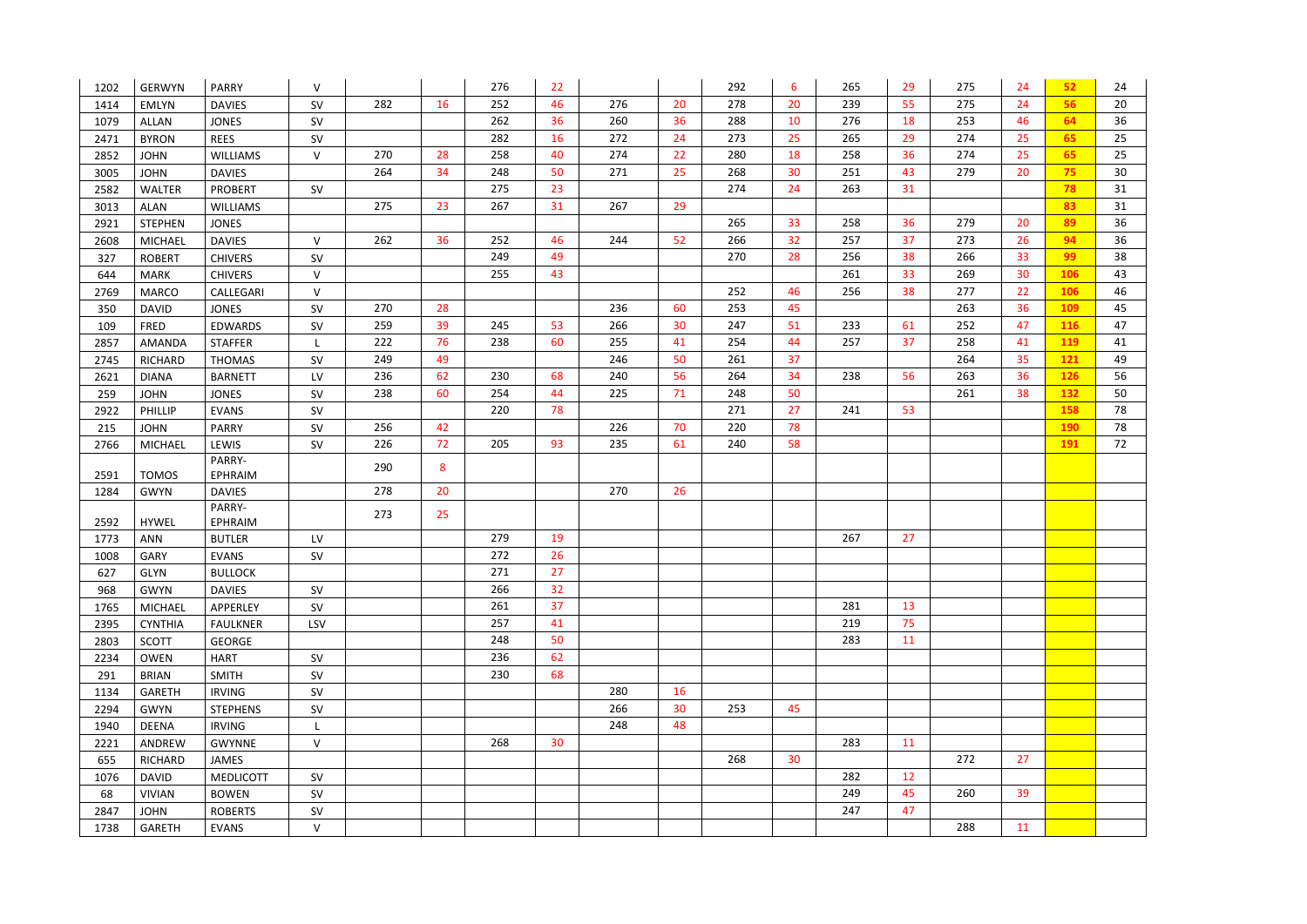| 156<br><b>JONES</b><br>10111<br>JUNIY | $\sim$ $\sim$ $\sim$ |  |  |  |  |  |  |  |  |  |  |  |  |  |  |  |  |  |  |  |
|---------------------------------------|----------------------|--|--|--|--|--|--|--|--|--|--|--|--|--|--|--|--|--|--|--|
|---------------------------------------|----------------------|--|--|--|--|--|--|--|--|--|--|--|--|--|--|--|--|--|--|--|

# **SENIORS**

| <b>WCTSA</b><br><b>No</b> | <b>First Name</b> | <b>Surname</b><br>Category | <b>Holmes</b><br><b>Chapel</b><br>27/03/2022 | <b>Points</b>  | <b>SW2000</b><br>10/04/2022 | <b>Points</b>  | <b>Holmes</b><br>Chapel<br>24/04/2022 | <b>Points</b>  | Fauxdegla<br>01/05/2022 | <b>Points</b>  | <b>SW2000</b><br>22/05/2022 | <b>Points</b>  | Fauxdegla<br>29/05/2022 | <b>Points</b>   | <b>Overall</b> | To<br>drop     |
|---------------------------|-------------------|----------------------------|----------------------------------------------|----------------|-----------------------------|----------------|---------------------------------------|----------------|-------------------------|----------------|-----------------------------|----------------|-------------------------|-----------------|----------------|----------------|
| 376                       | PHILLIP           | <b>MORGAN</b>              | 298                                          | $\mathbf{0}$   | 292                         | 6              | 294                                   | $\overline{2}$ | 296                     | $\overline{2}$ | 289                         | 5              | 299                     | $\mathbf 0$     | $\overline{2}$ | $2^{\circ}$    |
| 2324                      | <b>ROBERT</b>     | <b>JONES</b>               | 291                                          | $\overline{7}$ | 283                         | 15             | 292                                   | $\overline{4}$ | 298                     | $\mathbf{0}$   | 294                         | $\mathbf{0}$   | 294                     | 5               | $\overline{4}$ | $\overline{4}$ |
| 2596                      | <b>JOHN</b>       | <b>JONES</b>               |                                              |                | 298                         | $\mathbf{0}$   | 293                                   | $\overline{3}$ | 296                     | $\overline{2}$ | 287                         | $\overline{7}$ | 291                     | 8               | 5 <sup>5</sup> | $\overline{3}$ |
| 818                       | WILLIAM           | ANDREWS                    | 293                                          | 5              | 285                         | 13             | 296                                   | $\Omega$       | 293                     | 5              |                             |                |                         |                 | 10             | 5              |
| 2719                      | <b>PAUL</b>       | <b>DAVIES</b>              | 295                                          | $\overline{3}$ | 286                         | 12             | 295                                   | $\mathbf 1$    | 287                     | 11             |                             |                | 292                     | $\overline{7}$  | 11             | $\overline{7}$ |
| 1332                      | <b>JOHN</b>       | <b>TURPIN</b>              |                                              |                | 290                         | 8              |                                       |                | 297                     | $\mathbf{1}$   | 289                         | $\overline{5}$ | 280                     | 19              | 14             | 8              |
| 1078                      | <b>WAYNE</b>      | <b>CLIFTON</b>             | 296                                          | $\overline{2}$ | 271                         | 27             |                                       |                | 293                     | 5              |                             |                | 292                     | $\overline{7}$  | 14             | 7 <sup>1</sup> |
| 1094                      | <b>ROBERT</b>     | <b>COLLINS</b>             | 295                                          | $\overline{3}$ |                             |                | 295                                   | $\mathbf{1}$   | 284                     | 14             |                             |                | 288                     | 11              | 15             | 11             |
| 367                       | <b>DARREN</b>     | <b>MORGAN</b>              | 294                                          | $\overline{4}$ |                             |                |                                       |                | 291                     | $\overline{7}$ |                             |                | 293                     | $6\phantom{1}6$ | 17             | 7 <sup>7</sup> |
| 2241                      | <b>ALAN</b>       | <b>EVANS</b>               | 293                                          | 5              | 280                         | 18             | 293                                   | $\overline{3}$ | 288                     | 10             | 284                         | 10             | 289                     | 10              | <b>18</b>      | 10             |
| 2715                      | <b>DYLAN</b>      | <b>OWEN</b>                | 291                                          | $\overline{7}$ | 293                         | $\overline{5}$ | 282                                   | 14             | 292                     | 6              |                             |                | 290                     | $\overline{9}$  | 18             | $\overline{7}$ |
| 276                       | <b>IAN</b>        | <b>LLOYD</b>               | 283                                          | 15             | 289                         | $\overline{9}$ | 294                                   | $\overline{2}$ | 291                     | $\overline{7}$ |                             |                | 278                     | 21              | 18             | 9              |
| 682                       | <b>OLIVER</b>     | <b>COLLINS</b>             | 293                                          | 5              |                             |                | 287                                   | 9              | 288                     | 10             |                             |                | 291                     | 8               | 22             | 9              |
| 2597                      | <b>MARTIN</b>     | <b>JONES</b>               | 293                                          | 5              | 291                         | $\overline{7}$ | 279                                   | 17             | 285                     | 13             |                             |                | 289                     | 10              | 22             | 10             |
| 2948                      | <b>DARRYL</b>     | <b>PERRY</b>               | 284                                          | 14             | 271                         | 27             | 272                                   | 24             | 289                     | 9              | 284                         | 10             | 296                     | $\overline{3}$  | 22             | 10             |
| 2340                      | <b>RHEINALLT</b>  | <b>EVANS</b>               | 278                                          | 20             | 276                         | 22             | 280                                   | 16             | 293                     | 5              | 284                         | 10             | 284                     | 15              | 30             | 15             |
| 2840                      | <b>MARK</b>       | <b>WILLIAMS</b>            | 289                                          | $\overline{9}$ | 268                         | 30             | 282                                   | 14             | 284                     | 14             | 256                         | 38             | 271                     | 28              | 37             | 14             |
| 2824                      | <b>DAVID</b>      | <b>OWEN</b>                | 276                                          | 22             | 274                         | 24             | 273                                   | 23             | 288                     | 10             | 276                         | 18             | 285                     | 14              | 42             | 18             |
| 1798                      | <b>NIGEL</b>      | <b>CLARKE</b>              |                                              |                | 249                         | 49             | 284                                   | 12             | 282                     | 16             | 274                         | 20             | 281                     | 18              | 46             | 18             |
| 3005                      | <b>JOHN</b>       | <b>DAVIES</b>              | 264                                          | 34             | 248                         | 50             | 271                                   | 25             | 268                     | 30             | 251                         | 43             | 279                     | 20              | 75             | 30             |
| 3013                      | <b>ALAN</b>       | <b>WILLIAMS</b>            | 275                                          | 23             | 267                         | 31             | 267                                   | 29             |                         |                |                             |                |                         |                 | 83             | 31             |
| 2921                      | <b>STEPHEN</b>    | <b>JONES</b>               |                                              |                |                             |                |                                       |                | 265                     | 33             | 258                         | 36             | 279                     | 20              | 89             | 36             |
| 2591                      | <b>TOMOS</b>      | PARRY-EPHRAIM              | 290                                          | 8              |                             |                |                                       |                |                         |                |                             |                |                         |                 |                |                |
| 1284                      | <b>GWYN</b>       | <b>DAVIES</b>              | 278                                          | 20             |                             |                | 270                                   | 26             |                         |                |                             |                |                         |                 |                |                |
| 2592                      | <b>HYWEL</b>      | PARRY-EPHRAIM              | 273                                          | 25             |                             |                |                                       |                |                         |                |                             |                |                         |                 |                |                |
| 627                       | <b>GLYN</b>       | <b>BULLOCK</b>             |                                              |                | 271                         | 27             |                                       |                |                         |                |                             |                |                         |                 |                |                |
| 2803                      | <b>SCOTT</b>      | <b>GEORGE</b>              |                                              |                | 248                         | 50             |                                       |                |                         |                | 283                         | 11             |                         |                 |                |                |
| 655                       | <b>RICHARD</b>    | <b>JAMES</b>               |                                              |                |                             |                |                                       |                | 268                     | 30             |                             |                | 272                     | 27              |                |                |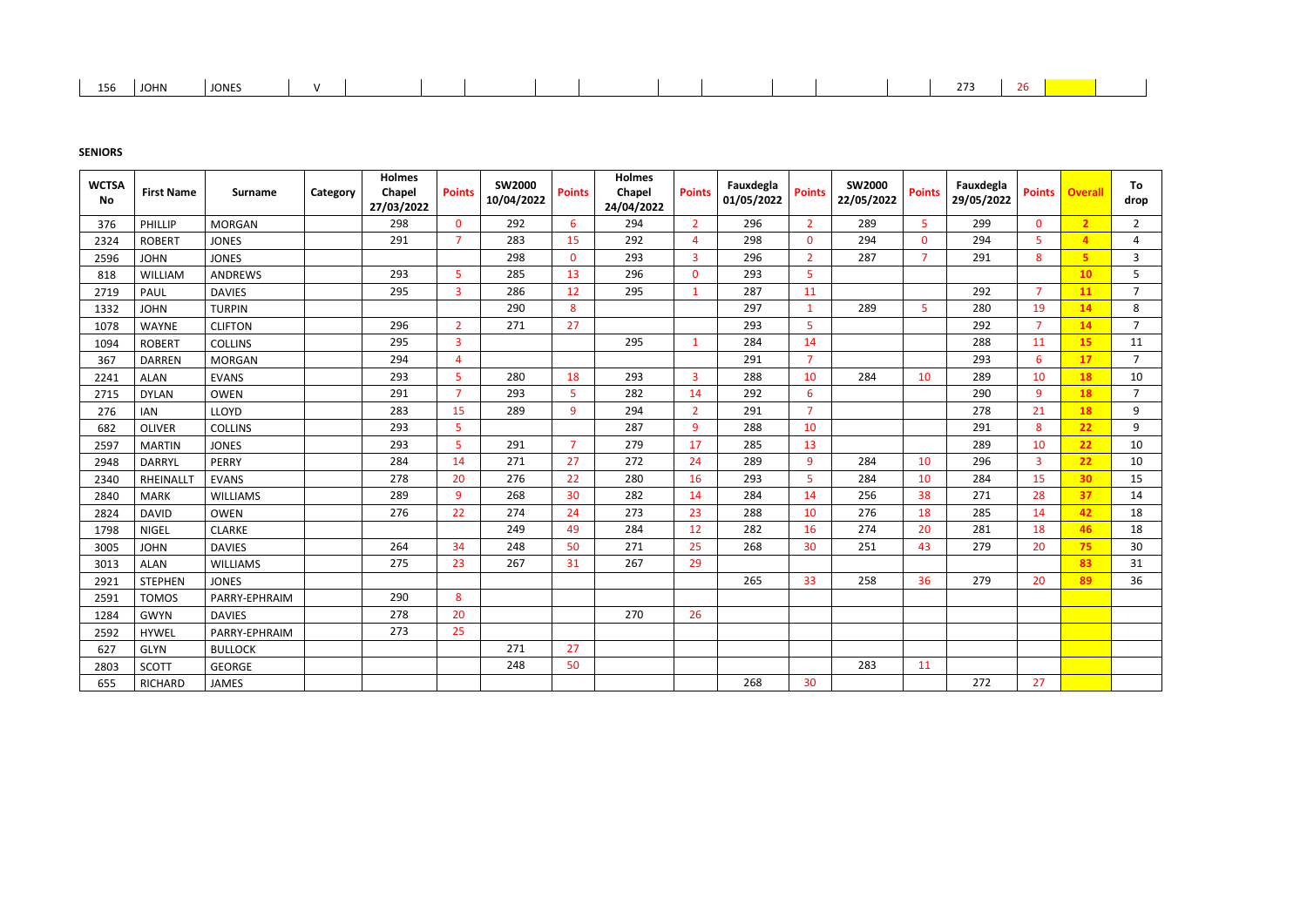### **VETERANS**

| <b>WCTSA</b><br>No | <b>First Name</b> | <b>Surname</b>  | Category     | <b>Holmes</b><br>Chapel<br>27/03/2022 | <b>Points</b>  | <b>SW2000</b><br>10/04/2022 | <b>Points</b> | <b>Holmes</b><br>Chapel<br>24/04/2022 | <b>Points</b>  | Fauxdegla<br>01/05/2022 | <b>Points</b> | <b>SW2000</b><br>22/05/2022 | <b>Points</b>  | Fauxdegla<br>29/05/2022 | <b>Points</b>  | <b>Overall</b> | To<br>drop |
|--------------------|-------------------|-----------------|--------------|---------------------------------------|----------------|-----------------------------|---------------|---------------------------------------|----------------|-------------------------|---------------|-----------------------------|----------------|-------------------------|----------------|----------------|------------|
| 777                | <b>ROBERT</b>     | <b>CLARKE</b>   | $\vee$       | 297                                   | $\mathbf 1$    | 283                         | 15            | 296                                   | $\mathbf{0}$   | 292                     | 6             | 279                         | 15             | 286                     | 13             | $\overline{7}$ | 6          |
| 2741               | <b>JOHN</b>       | PRITCHARD       | $\vee$       | 295                                   | $\mathbf{3}$   | 288                         | 10            | 293                                   | $\overline{3}$ | 290                     | 8             | 288                         | 6              | 283                     | 16             | 12             | 6          |
| 5                  | <b>WILL</b>       | PALMER          | $\vee$       | 295                                   | $\overline{3}$ | 285                         | 13            | 269                                   | 27             | 289                     | 9             | 292                         | 2 <sup>1</sup> | 288                     | 11             | 14             | 9          |
| 375                | <b>DAVID</b>      | <b>BAUGH</b>    | $\vee$       | 286                                   | 12             |                             |               | 294                                   | $\overline{2}$ | 293                     | 5             |                             |                | 287                     | 12             | <b>19</b>      | 12         |
| 1962               | <b>ALAN</b>       | <b>DAVIES</b>   | V            | 294                                   | $\overline{4}$ | 258                         | 40            | 288                                   | 8              | 284                     | 14            | 274                         | 20             | 288                     | 11             | 23             | 11         |
| 433                | <b>DENNIS</b>     | <b>EVANS</b>    | $\vee$       | 281                                   | 17             | 279                         | 19            | 278                                   | 18             | 283                     | 15            | 292                         | $\overline{2}$ | 291                     | 8              | 25             | 15         |
| 2577               | <b>DAVID</b>      | <b>WAITE</b>    | $\vee$       |                                       |                | 277                         | 21            | 280                                   | 16             | 286                     | 12            | 278                         | 16             | 296                     | $\overline{3}$ | 31             | 16         |
| 2233               | <b>COLIN</b>      | LEWIS           | $\vee$       | 293                                   | 5              | 281                         | 17            | 279                                   | 17             | 279                     | 19            | 271                         | 23             | 286                     | 13             | 35             | 17         |
| 1544               | PHILLIP           | <b>MILLS</b>    | V            | 291                                   | $\overline{7}$ | 283                         | 15            | 280                                   | 16             | 281                     | 17            |                             |                | 274                     | 25             | 38             | 16         |
| 2890               | <b>IAN</b>        | <b>FOSTER</b>   | $\vee$       | 287                                   | 11             | 241                         | 57            | 286                                   | 10             | 281                     | 17            | 273                         | 21             | 266                     | 33             | 38             | 17         |
| 1427               | <b>RUSSELL</b>    | <b>THOMAS</b>   | $\vee$       | 284                                   | 14             | 262                         | 36            | 276                                   | 20             | 282                     | 16            | 282                         | 12             | 286                     | 13             | 39             | 14         |
| 2325               | <b>ROBERT</b>     | <b>JONES</b>    | V            | 282                                   | 16             | 281                         | 17            | 281                                   | 15             | 284                     | 14            | 277                         | 17             | 282                     | 17             | 45             | 16         |
| 1759               | <b>ROGER</b>      | <b>FAULKNER</b> | $\vee$       | 291                                   | $\overline{7}$ | 251                         | 47            | 272                                   | 24             | 272                     | 26            | 255                         | 39             | 284                     | 15             | 46             | 24         |
| 1202               | <b>GERWYN</b>     | <b>PARRY</b>    | $\mathsf{V}$ |                                       |                | 276                         | 22            |                                       |                | 292                     | 6             | 265                         | 29             | 275                     | 24             | 52             | 24         |
| 2852               | <b>JOHN</b>       | <b>WILLIAMS</b> | $\vee$       | 270                                   | 28             | 258                         | 40            | 274                                   | 22             | 280                     | 18            | 258                         | 36             | 274                     | 25             | 65             | 25         |
| 2608               | <b>MICHAEL</b>    | <b>DAVIES</b>   | V            | 262                                   | 36             | 252                         | 46            | 244                                   | 52             | 266                     | 32            | 257                         | 37             | 273                     | 26             | 94             | 36         |
| 644                | <b>MARK</b>       | <b>CHIVERS</b>  | $\vee$       |                                       |                | 255                         | 43            |                                       |                |                         |               | 261                         | 33             | 269                     | 30             | 106            | 43         |
| 2769               | <b>MARCO</b>      | CALLEGARI       | $\vee$       |                                       |                |                             |               |                                       |                | 252                     | 46            | 256                         | 38             | 277                     | 22             | 106            | 46         |
| 2621               | <b>DIANA</b>      | <b>BARNETT</b>  | LV           | 236                                   | 62             | 230                         | 68            | 240                                   | 56             | 264                     | 34            | 238                         | 56             | 263                     | 36             | 126            | 56         |
| 1773               | ANN               | <b>BUTLER</b>   | LV           |                                       |                | 279                         | 19            |                                       |                |                         |               | 267                         | 27             |                         |                |                |            |
| 2221               | ANDREW            | <b>GWYNNE</b>   | $\vee$       |                                       |                | 268                         | 30            |                                       |                |                         |               | 283                         | 11             |                         |                |                |            |
| 1738               | <b>GARETH</b>     | <b>EVANS</b>    | $\vee$       |                                       |                |                             |               |                                       |                |                         |               |                             |                | 288                     | 11             |                |            |
| 156                | <b>JOHN</b>       | <b>JONES</b>    | $\vee$       |                                       |                |                             |               |                                       |                |                         |               |                             |                | 273                     | 26             |                |            |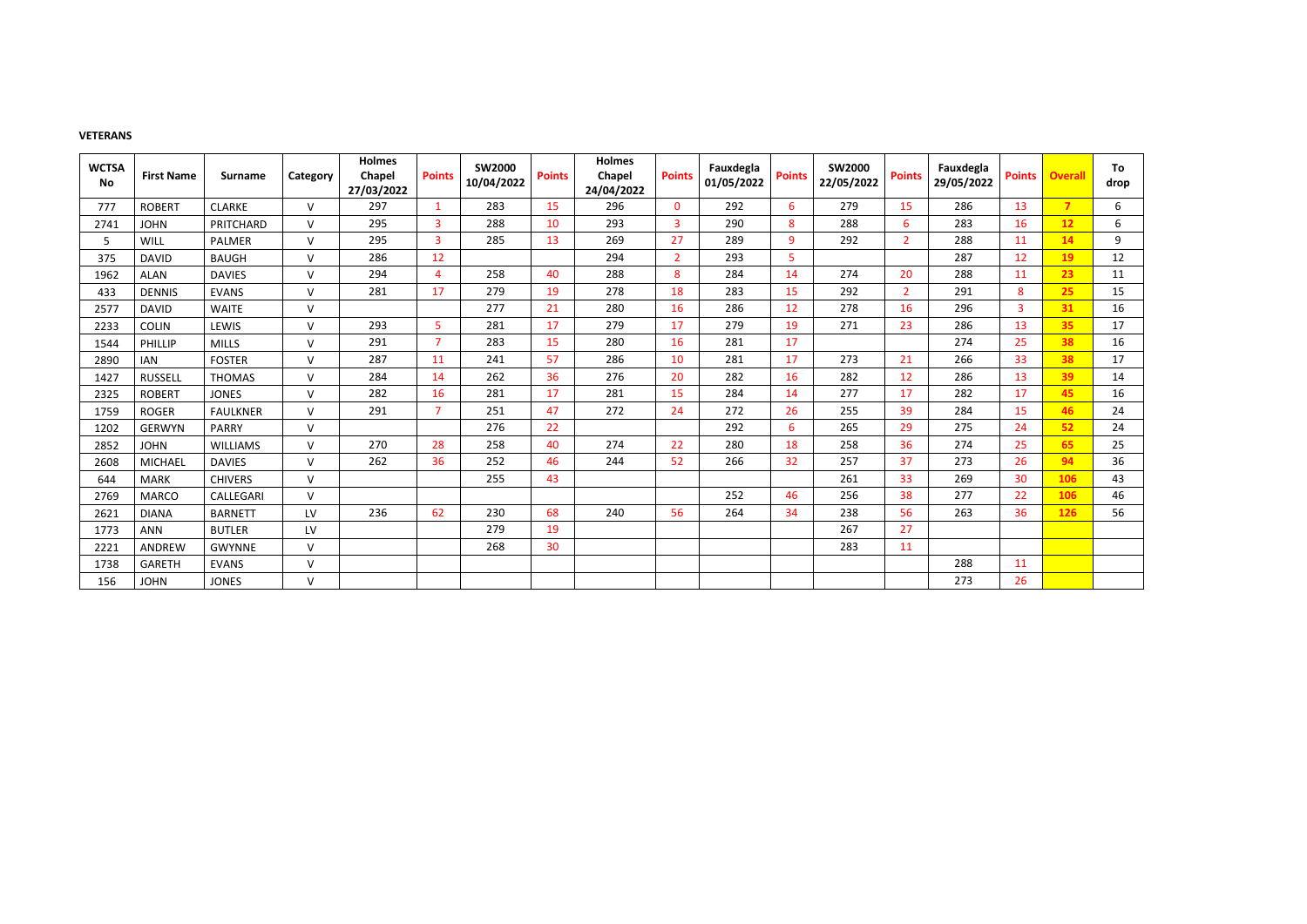### **SUPER VETERANS**

| <b>WCTSA</b><br>No | <b>First Name</b> | <b>Surname</b>   | Category  | <b>Holmes</b><br>Chapel<br>27/03/2022 | <b>Points</b>  | <b>SW2000</b><br>10/04/2022 | <b>Points</b> | <b>Holmes</b><br>Chapel<br>24/04/2022 | <b>Points</b> | Fauxdegla<br>01/05/2022 | <b>Points</b>  | <b>SW2000</b><br>22/05/2022 | <b>Points</b> | Fauxdegla<br>29/05/2022 | <b>Points</b>  | <b>Overall</b> | To<br>drop |
|--------------------|-------------------|------------------|-----------|---------------------------------------|----------------|-----------------------------|---------------|---------------------------------------|---------------|-------------------------|----------------|-----------------------------|---------------|-------------------------|----------------|----------------|------------|
| 556                | <b>DAVID</b>      | <b>RICKETTS</b>  | SV        | 293                                   | 5 <sup>1</sup> | 271                         | 27            | 290                                   | 6             | 276                     | 22             | 278                         | 16            | 285                     | 14             | 25             | 14         |
| 1173               | RICHARD           | MILLICHAMP       | SV        |                                       |                | 288                         | 10            |                                       |               | 295                     | $\overline{3}$ | 279                         | 15            | 285                     | 14             | 27             | 14         |
| 277                | <b>GARETH</b>     | LLOYD            | SV        | 288                                   | 10             | 253                         | 45            | 272                                   | 24            | 279                     | 19             |                             |               | 296                     | $\overline{3}$ | 32             | 19         |
| 906                | <b>TIM</b>        | <b>HOWELLS</b>   | <b>SV</b> | 288                                   | 10             | 282                         | 16            | 270                                   | 26            | 288                     | 10             | 282                         | 12            | 287                     | 12             | 32             | 12         |
| 551                | <b>THOMAS</b>     | <b>GRIFFITHS</b> | SV        | 279                                   | 19             |                             |               | 281                                   | 15            | 283                     | 15             |                             |               | 292                     | $\overline{7}$ | 37             | 15         |
| 663                | <b>THOMAS</b>     | <b>DEVANEY</b>   | SV        | 283                                   | 15             | 251                         | 47            | 278                                   | 18            | 276                     | 22             | 276                         | 18            | 292                     | $\overline{7}$ | 40             | 18         |
| 280                | <b>EMRYS</b>      | <b>ROBERTS</b>   | <b>SV</b> | 286                                   | 12             | 261                         | 37            | 276                                   | 20            | 273                     | 25             | 277                         | 17            | 287                     | 12             | 41             | 17         |
| 1414               | <b>EMLYN</b>      | <b>DAVIES</b>    | <b>SV</b> | 282                                   | 16             | 252                         | 46            | 276                                   | 20            | 278                     | 20             | 239                         | 55            | 275                     | 24             | 56             | 20         |
| 1079               | <b>ALLAN</b>      | <b>JONES</b>     | SV        |                                       |                | 262                         | 36            | 260                                   | 36            | 288                     | 10             | 276                         | 18            | 253                     | 46             | 64             | 36         |
| 2471               | <b>BYRON</b>      | <b>REES</b>      | <b>SV</b> |                                       |                | 282                         | 16            | 272                                   | 24            | 273                     | 25             | 265                         | 29            | 274                     | 25             | 65             | 25         |
| 2582               | <b>WALTER</b>     | <b>PROBERT</b>   | SV        |                                       |                | 275                         | 23            |                                       |               | 274                     | 24             | 263                         | 31            |                         |                | 78             | 31         |
| 327                | <b>ROBERT</b>     | <b>CHIVERS</b>   | SV        |                                       |                | 249                         | 49            |                                       |               | 270                     | 28             | 256                         | 38            | 266                     | 33             | 99             | 38         |
| 350                | <b>DAVID</b>      | <b>JONES</b>     | <b>SV</b> | 270                                   | 28             |                             |               | 236                                   | 60            | 253                     | 45             |                             |               | 263                     | 36             | <b>109</b>     | 45         |
| 109                | FRED              | <b>EDWARDS</b>   | SV        | 259                                   | 39             | 245                         | 53            | 266                                   | 30            | 247                     | 51             | 233                         | 61            | 252                     | 47             | <b>116</b>     | 47         |
| 2745               | <b>RICHARD</b>    | <b>THOMAS</b>    | <b>SV</b> | 249                                   | 49             |                             |               | 246                                   | 50            | 261                     | 37             |                             |               | 264                     | 35             | 121            | 49         |
| 259                | <b>JOHN</b>       | <b>JONES</b>     | SV        | 238                                   | 60             | 254                         | 44            | 225                                   | 71            | 248                     | 50             |                             |               | 261                     | 38             | 132            | 50         |
| 2922               | PHILLIP           | <b>EVANS</b>     | SV        |                                       |                | 220                         | 78            |                                       |               | 271                     | 27             | 241                         | 53            |                         |                | 158            | 78         |
| 215                | <b>JOHN</b>       | <b>PARRY</b>     | SV        | 256                                   | 42             |                             |               | 226                                   | 70            | 220                     | 78             |                             |               |                         |                | <b>190</b>     | 78         |
| 2766               | <b>MICHAEL</b>    | LEWIS            | <b>SV</b> | 226                                   | 72             | 205                         | 93            | 235                                   | 61            | 240                     | 58             |                             |               |                         |                | <b>191</b>     | 72         |
| 1008               | <b>GARY</b>       | <b>EVANS</b>     | SV        |                                       |                | 272                         | 26            |                                       |               |                         |                |                             |               |                         |                |                |            |
| 968                | <b>GWYN</b>       | <b>DAVIES</b>    | <b>SV</b> |                                       |                | 266                         | 32            |                                       |               |                         |                |                             |               |                         |                |                |            |
| 1765               | <b>MICHAEL</b>    | APPERLEY         | SV        |                                       |                | 261                         | 37            |                                       |               |                         |                | 281                         | 13            |                         |                |                |            |
| 2395               | <b>CYNTHIA</b>    | <b>FAULKNER</b>  | LSV       |                                       |                | 257                         | 41            |                                       |               |                         |                | 219                         | 75            |                         |                |                |            |
| 2234               | <b>OWEN</b>       | <b>HART</b>      | <b>SV</b> |                                       |                | 236                         | 62            |                                       |               |                         |                |                             |               |                         |                |                |            |
| 291                | <b>BRIAN</b>      | <b>SMITH</b>     | SV        |                                       |                | 230                         | 68            |                                       |               |                         |                |                             |               |                         |                |                |            |
| 1134               | GARETH            | <b>IRVING</b>    | SV        |                                       |                |                             |               | 280                                   | 16            |                         |                |                             |               |                         |                |                |            |
| 2294               | <b>GWYN</b>       | <b>STEPHENS</b>  | SV        |                                       |                |                             |               | 266                                   | 30            | 253                     | 45             |                             |               |                         |                |                |            |
| 1076               | <b>DAVID</b>      | <b>MEDLICOTT</b> | SV        |                                       |                |                             |               |                                       |               |                         |                | 282                         | 12            |                         |                |                |            |
| 68                 | <b>VIVIAN</b>     | <b>BOWEN</b>     | SV        |                                       |                |                             |               |                                       |               |                         |                | 249                         | 45            | 260                     | 39             |                |            |
| 2847               | <b>JOHN</b>       | <b>ROBERTS</b>   | <b>SV</b> |                                       |                |                             |               |                                       |               |                         |                | 247                         | 47            |                         |                |                |            |